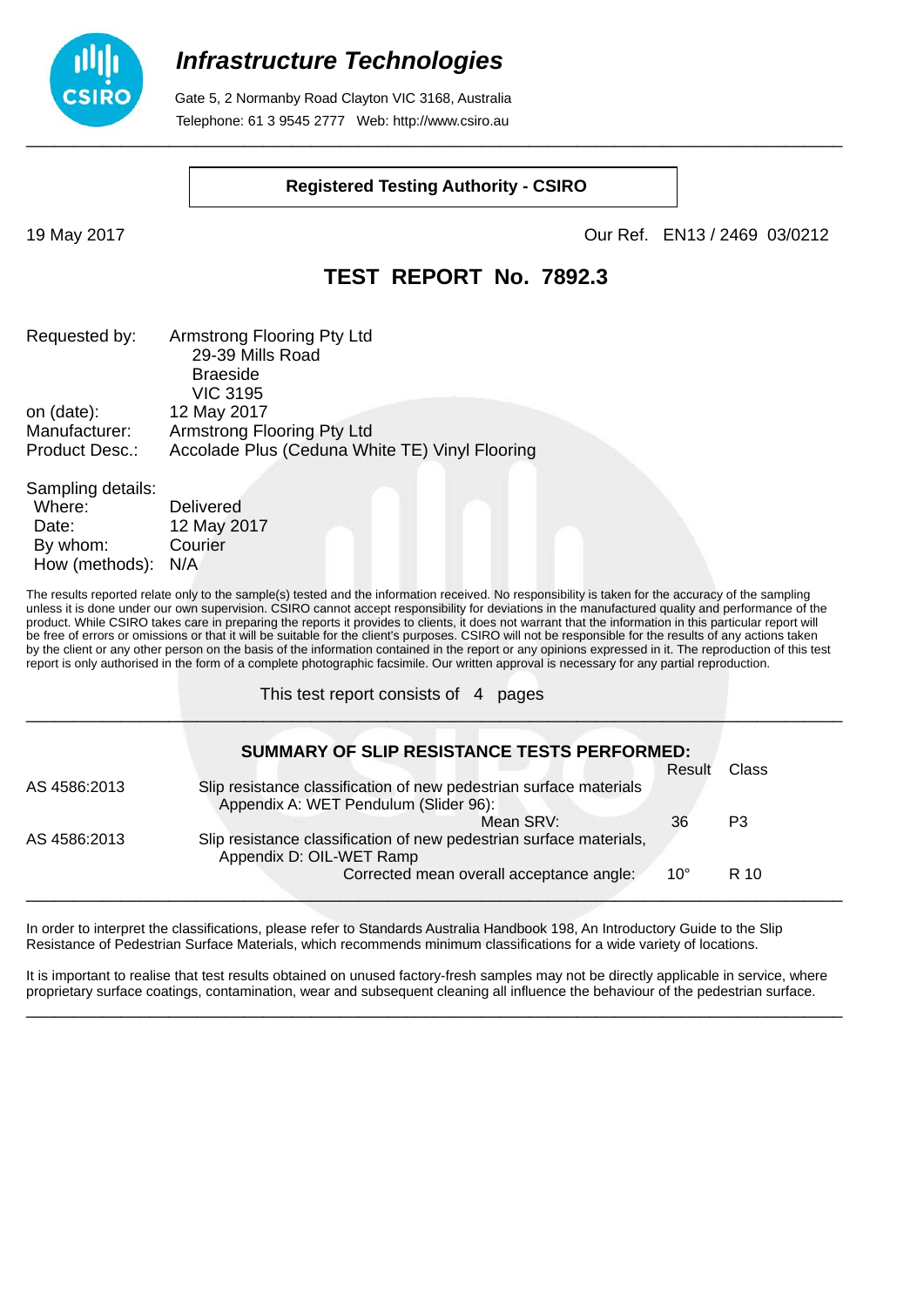

 Gate 5, 2 Normanby Road Clayton VIC 3168, Australia Telephone: 61 3 9545 2777 Web: http://www.csiro.au

REPORT NO: 7892.3 **Page 2 of 4** ISSUE DATE: 19 May 2017 MANUFACTURER: Armstrong Flooring Pty Ltd PRODUCT DESC: Accolade Plus (Ceduna White TE) Vinyl Flooring

### **SLIP RESISTANCE CLASSIFICATION OF NEW PEDESTRIAN SURFACE MATERIALS**

\_\_\_\_\_\_\_\_\_\_\_\_\_\_\_\_\_\_\_\_\_\_\_\_\_\_\_\_\_\_\_\_\_\_\_\_\_\_\_\_\_\_\_\_\_\_\_\_\_\_\_\_\_\_\_\_\_\_\_\_\_\_\_\_\_\_\_\_\_\_\_\_\_\_\_\_\_\_\_\_\_\_\_\_\_\_

#### **WET PENDULUM TEST METHOD**

|                     | TEST CARRIED OUT IN ACCORDANCE WITH<br>AS 4586:2013 (Appendix A)                                          |                                              |    |    |                 |                                                                                                        | Test Date: 17 May 2017 |  |
|---------------------|-----------------------------------------------------------------------------------------------------------|----------------------------------------------|----|----|-----------------|--------------------------------------------------------------------------------------------------------|------------------------|--|
| RESULTS:            | Location:                                                                                                 | Slip Resistance Laboratory                   |    |    |                 | Slider used: 96<br>Conditioned with grade P400 paper, dry<br>and Imperial Lapping Film Grade 3MIC, wet |                        |  |
|                     | Sample:<br>Cleaning:<br>Temperature:                                                                      | Unfixed<br>Deionized water<br>$23^{\circ}$ C |    |    |                 |                                                                                                        |                        |  |
|                     | Pendulum Friction Tester: ERM.030.001 (S/N: 0312, calibrated 16/06/2016)<br>Test conducted by: Andy Giang |                                              |    |    |                 |                                                                                                        |                        |  |
|                     |                                                                                                           | Specimen                                     |    |    |                 |                                                                                                        |                        |  |
|                     |                                                                                                           |                                              | 2  | 3  | 4               | 5                                                                                                      |                        |  |
| Last 3 swings (BPN) |                                                                                                           | 38                                           | 38 | 34 | 35              | 35                                                                                                     |                        |  |
|                     |                                                                                                           | 38                                           | 38 | 34 | 35              | 35                                                                                                     |                        |  |
|                     |                                                                                                           | 37                                           | 37 | 34 | 35 <sup>5</sup> | 35                                                                                                     |                        |  |
| <b>Averages</b>     |                                                                                                           | 38                                           | 38 | 34 | 35              | 35                                                                                                     |                        |  |
|                     |                                                                                                           |                                              |    |    |                 | <b>Mean SRV:</b>                                                                                       | 36                     |  |
|                     |                                                                                                           |                                              |    |    |                 | <b>CLASS:</b>                                                                                          | P <sub>3</sub>         |  |
|                     |                                                                                                           |                                              |    |    |                 |                                                                                                        |                        |  |

Where products are to be used in wet barefoot areas, it is more appropriate to test to Appendix C of AS 4586 (which is technically equivalent to DIN 51097).

\_\_\_\_\_\_\_\_\_\_\_\_\_\_\_\_\_\_\_\_\_\_\_\_\_\_\_\_\_\_\_\_\_\_\_\_\_\_\_\_\_\_\_\_\_\_\_\_\_\_\_\_\_\_\_\_\_\_\_\_\_\_\_\_\_\_\_\_\_\_\_\_\_\_\_\_\_\_\_\_\_\_\_\_\_\_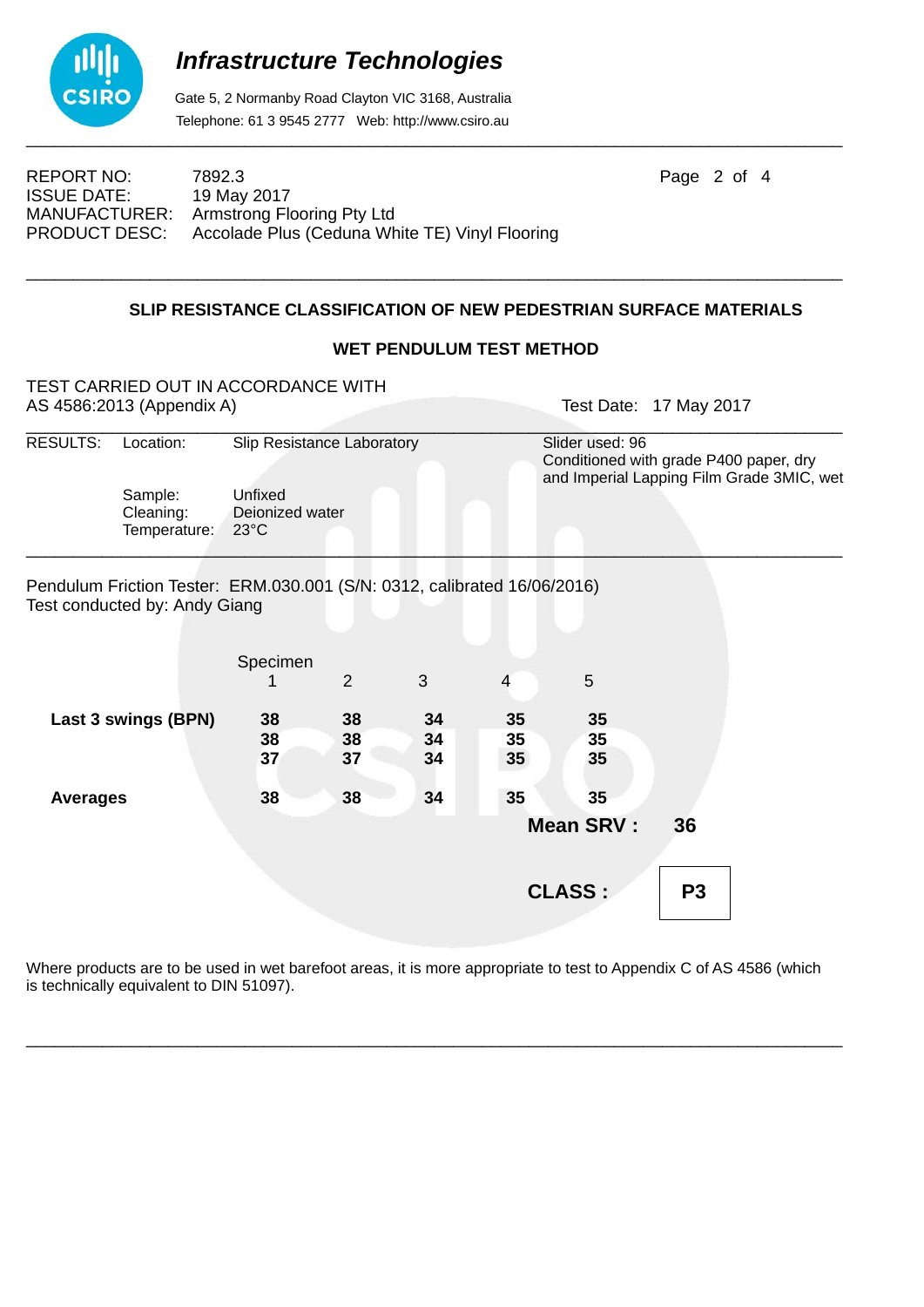

 Gate 5, 2 Normanby Road Clayton VIC 3168, Australia Telephone: 61 3 9545 2777 Web: http://www.csiro.au

REPORT NO: 7892.3 **Page 3 of 4** ISSUE DATE: 19 May 2017 MANUFACTURER: Armstrong Flooring Pty Ltd<br>PRODUCT DESC: Accolade Plus (Ceduna Wr Accolade Plus (Ceduna White TE) Vinyl Flooring

### **SLIP RESISTANCE CLASSIFICATION OF NEW PEDESTRIAN SURFACE MATERIALS**

\_\_\_\_\_\_\_\_\_\_\_\_\_\_\_\_\_\_\_\_\_\_\_\_\_\_\_\_\_\_\_\_\_\_\_\_\_\_\_\_\_\_\_\_\_\_\_\_\_\_\_\_\_\_\_\_\_\_\_\_\_\_\_\_\_\_\_\_\_\_\_\_\_\_\_\_\_\_\_\_\_\_\_\_\_\_

#### **OIL-WET RAMP TEST METHOD**

TEST CARRIED OUT IN ACCORDANCE WITH AS 4586:2013 (Appendix D) Test Date: 19 May 2017

| Location:                                               | Slip Resistance Laboratory                  |                                         | Test conducted by: KH, AG |  |  |  |
|---------------------------------------------------------|---------------------------------------------|-----------------------------------------|---------------------------|--|--|--|
| Sample Unfixed                                          |                                             |                                         |                           |  |  |  |
| Joint width: 0 mm                                       |                                             |                                         |                           |  |  |  |
| Surface structure:                                      |                                             | Smooth<br>Profiled<br>[X]<br>Structured |                           |  |  |  |
| <b>RESULTS</b>                                          |                                             |                                         |                           |  |  |  |
|                                                         | Corrected mean overall acceptance angle:    |                                         | 10 <sup>°</sup>           |  |  |  |
| <b>Displacement space:</b>                              |                                             |                                         | not tested                |  |  |  |
|                                                         | <b>CLASSIFICATION:</b>                      |                                         |                           |  |  |  |
| <b>R</b> 10<br><b>Slip Resistance Assessment Group:</b> |                                             |                                         |                           |  |  |  |
|                                                         | <b>Displacement Space Assessment Group:</b> |                                         |                           |  |  |  |
|                                                         |                                             |                                         |                           |  |  |  |

\_\_\_\_\_\_\_\_\_\_\_\_\_\_\_\_\_\_\_\_\_\_\_\_\_\_\_\_\_\_\_\_\_\_\_\_\_\_\_\_\_\_\_\_\_\_\_\_\_\_\_\_\_\_\_\_\_\_\_\_\_\_\_\_\_\_\_\_\_\_\_\_\_\_\_\_\_\_\_\_\_\_\_\_\_\_

Test shoe used: Uvex Athletic